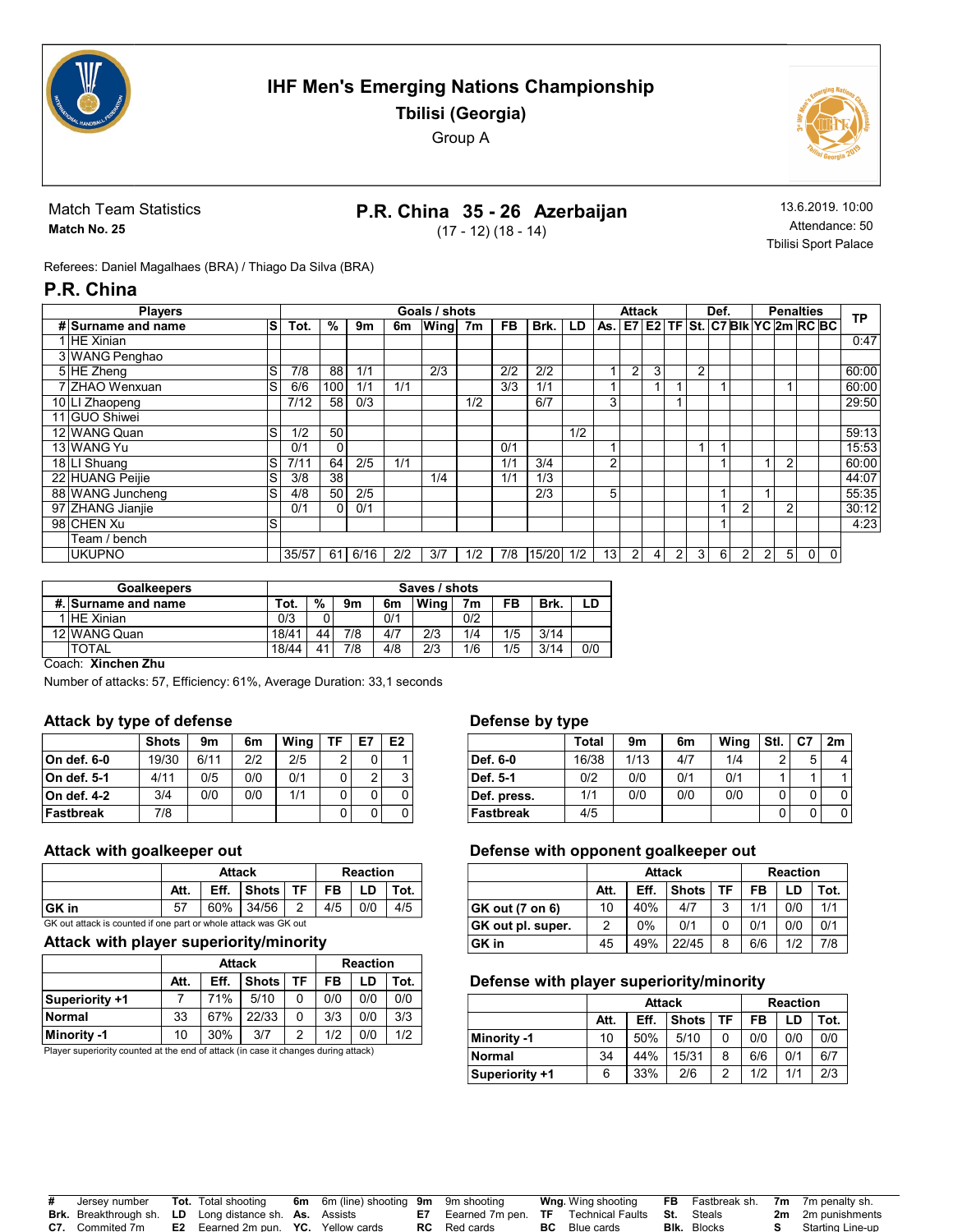

# IHF Men's Emerging Nations Championship

Tbilisi (Georgia) Group A



Match Team Statistics Match No. 25

# P.R. China 35 - 26 Azerbaijan

(17 - 12) (18 - 14)

13.6.2019. 10:00 Attendance: 50 Tbilisi Sport Palace

Referees: Daniel Magalhaes (BRA) / Thiago Da Silva (BRA)

## Shot distribution by player

| 3 P. Wang |  | 5 Z. He |     |
|-----------|--|---------|-----|
|           |  | 1/1     | 1/1 |
|           |  | 1/1     |     |
|           |  | 2/2     | 2/2 |
|           |  | 1 miss. |     |

| 7 W. Zhao |     | 10 Z. Li        |     |     |
|-----------|-----|-----------------|-----|-----|
| 2/2       |     |                 | 0/1 |     |
| 1/1       |     | 1/1             | 0/1 | 0/1 |
| 2/2       | 1/1 | 3/3             | 1/1 | 2/2 |
|           |     | 1 miss, 1 block |     |     |

| 13 Y. Wang |     |  |
|------------|-----|--|
|            |     |  |
|            |     |  |
|            | 0/1 |  |
|            |     |  |

|     |                | 18 S. Li |     |     |  |  |  |  |  |  |  |
|-----|----------------|----------|-----|-----|--|--|--|--|--|--|--|
|     |                |          |     | 1/1 |  |  |  |  |  |  |  |
|     |                |          | 1/1 | 0/1 |  |  |  |  |  |  |  |
| )/1 |                | 3/3      | 0/1 | 2/2 |  |  |  |  |  |  |  |
|     | 1 post 1 miss. |          |     |     |  |  |  |  |  |  |  |

|        | 22 P. Huang |     | 88 J. Wang |     | 97 J. Zhang | 98 X. Chen | <b>TOTAL</b>           |     |       |
|--------|-------------|-----|------------|-----|-------------|------------|------------------------|-----|-------|
| 1/2    | 0/1         |     |            |     |             |            | 4/5                    | 0/2 | 2/2   |
|        | 0/1         | 1/2 |            | 1/3 | 0/1         |            | 3/3                    | 1/4 | 2/7   |
|        |             | 1/1 | 1/1        | 2/3 |             |            | 11/11                  | 1/2 | 10/12 |
| i post |             |     | miss.      |     |             |            | 2 post 4 miss. 1 block |     |       |

1 post

#### Saves distribution goalkeepers

| 1 X. He |     | 12 Q. Wang |     |     | TOTAL |     |     |
|---------|-----|------------|-----|-----|-------|-----|-----|
| 0/1     |     | 2/3        | 1/1 | 2/3 | 2/4   | 1/1 | 2/3 |
|         |     | 6/8        |     | 3/6 | 6/8   |     | 3/6 |
|         | 0/2 | 2/9        | 2/6 | 0/5 | 2/9   | 2/6 | 0/7 |

### Shots by position



#### Shooting statistics

11 S. Guo

| <b>Position</b>     | Goals | Sav. | Miss. | Post | Blk. | <b>Total</b> | %   |
|---------------------|-------|------|-------|------|------|--------------|-----|
| Back (9m)           | 6     |      |       |      |      | 16           | 38  |
| Line (6m)           | 2     |      |       |      | 0    | 2            | 100 |
| Wing                | 3     | 3    |       |      | 0    |              | 43  |
| 7m penalties        |       |      | ŋ     |      | 0    | 2            | 50  |
| <b>Fastbreak</b>    |       |      |       |      | U    | 8            | 88  |
| <b>Breakthrough</b> | 15    | 2    | 2     |      | 0    | 20           | 75  |
| Total               | 34    | 14   |       | ,    | 4    | 55           | 62  |

| # | Jersey number          | <b>Tot.</b> Total shooting                                    | <b>6m</b> 6m (line) shooting 9m 9m shooting |                                                                        |    | <b>Wng</b> Wing shooting |                    | <b>FB</b> Fastbreak sh. 7m 7m penalty sh. |
|---|------------------------|---------------------------------------------------------------|---------------------------------------------|------------------------------------------------------------------------|----|--------------------------|--------------------|-------------------------------------------|
|   |                        | <b>Brk.</b> Breakthrough sh. LD Long distance sh. As. Assists |                                             | <b>E7</b> Eearned 7m pen. <b>TF</b> Technical Faults <b>St.</b> Steals |    |                          |                    | <b>2m</b> 2m punishments                  |
|   | <b>C7.</b> Commited 7m | <b>E2</b> Eearned 2m pun. YC. Yellow cards                    |                                             | <b>RC</b> Red cards                                                    | BС | Blue cards               | <b>Blk.</b> Blocks | Starting Line-up                          |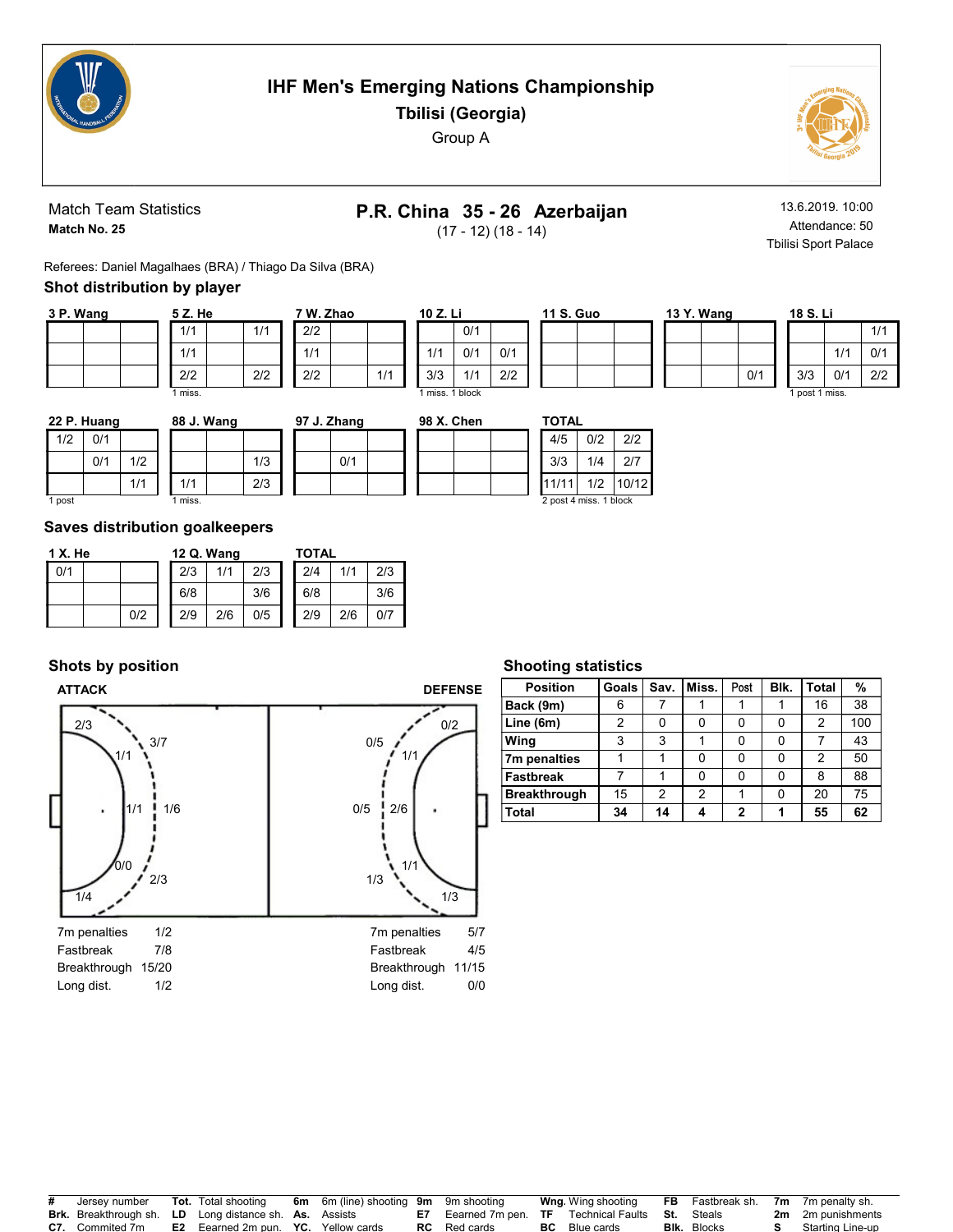

# IHF Men's Emerging Nations Championship Tbilisi (Georgia)

Group A

Match Team Statistics Match No. 25

# P.R. China 35 - 26 Azerbaijan

(17 - 12) (18 - 14)

13.6.2019. 10:00 Attendance: 50 Tbilisi Sport Palace

Referees: Daniel Magalhaes (BRA) / Thiago Da Silva (BRA)

## Azerbaijan

| <b>Players</b>        |    |       |     |      |     | Goals / shots |     |           |       |     |    | Attack |                |                |          | Def. |   |   | <b>Penalties</b>                                                           |          | <b>TP</b> |
|-----------------------|----|-------|-----|------|-----|---------------|-----|-----------|-------|-----|----|--------|----------------|----------------|----------|------|---|---|----------------------------------------------------------------------------|----------|-----------|
| # Surname and name    | S  | Tot.  | %   | 9m   | 6m  | Wing 7m       |     | <b>FB</b> | Brk.  | LD  |    |        |                |                |          |      |   |   | $\overline{a}$ As, $\overline{c}$ E2 TF St, $\overline{c}$ Bik YC 2m RC BC |          |           |
| I MAMMADZADEH Kamil   | lS |       |     |      |     |               |     |           |       |     |    |        |                |                |          |      |   |   |                                                                            |          | 30:17     |
| 3 SALIMOV Uzeir       | S  | 4/7   | 57  | 0/2  | 1/1 |               | 3/4 |           |       |     | 4  |        | $\overline{2}$ | 3              |          |      |   |   |                                                                            |          | 44:06     |
| 4 AFSALOV Rauf        |    | 1/3   | 33  |      |     |               |     |           | 1/3   |     |    |        |                |                |          |      |   |   |                                                                            |          | 11:09     |
| 6 NAGHIYEV Hazrat     |    | 1/2   | 50  |      | 1/2 |               |     |           |       |     |    |        |                |                |          |      |   |   |                                                                            |          | 18:40     |
| 8 NOVRUZOV Farid      |    |       |     |      |     |               |     |           |       |     |    |        |                |                |          |      |   |   |                                                                            |          | 22:17     |
| 9 MAMMADOV Kamran     | lS | 2/8   | 25  | 1/7  |     |               |     |           | 1/1   |     |    |        |                |                |          |      |   |   |                                                                            |          | 33:43     |
| 10 MAMMADLI Kheyri    | S  | 2/2   | 100 |      |     | 1/1           |     | 1/1       |       |     |    |        |                |                |          |      |   |   |                                                                            |          | 45:53     |
| 11 NAZARALIYEV Sabir  | lS | 10/14 | 71  | 0/2  |     |               |     | 1/1       | 9/11  |     | 5  | 2      | $\overline{2}$ | $\overline{4}$ |          |      |   |   |                                                                            |          | 59:31     |
| 13 PUCHKOV Maxim      |    | 0/1   | 0   | 0/1  |     |               |     |           |       |     |    |        |                |                |          |      |   |   |                                                                            |          | 12:28     |
| 17 MALIKOV Khalig     |    | 0/3   | 0   |      | 0/1 | 0/2           |     |           |       |     |    |        |                |                |          |      |   |   |                                                                            |          | 14:07     |
| 19 ABDULLAYEV Javid   | lS | 1/2   | 50  | 0/1  |     |               |     | 1/1       |       |     |    |        |                |                |          | 1    |   | 2 |                                                                            |          | 38:46     |
| 87 MAMMADYAROV Elshad |    |       |     |      |     |               |     |           |       |     |    |        |                |                |          |      |   |   |                                                                            |          | 24:32     |
| 97 ALIYEV Orkhan      | S  | 3/5   | 60  |      | 2/4 |               |     | 1/1       |       |     |    |        |                |                |          |      |   | 2 |                                                                            |          | 48:49     |
| 99 MURADOV Ramazan    |    | 2/6   | 33  |      |     | 0/2           | 2/3 | 0/1       |       |     |    |        |                |                |          |      |   |   |                                                                            |          | 15:42     |
| Team / bench          |    |       |     |      |     |               |     |           |       |     |    |        |                |                |          |      |   |   |                                                                            |          |           |
| <b>UKUPNO</b>         |    | 26/53 | 49  | 1/13 | 4/8 | 1/5           | 5/7 | 4/5       | 11/15 | 0/0 | 12 | 6      | 5              | 11             | $\Omega$ | 2    | 4 | 4 | $\Omega$                                                                   | $\Omega$ |           |

| <b>Goalkeepers</b>    | Saves / shots |               |      |     |      |     |     |      |     |  |  |
|-----------------------|---------------|---------------|------|-----|------|-----|-----|------|-----|--|--|
| #. Surname and name   | Tot.          | $\frac{9}{6}$ | 9m   | 6m  | Wina | 7m  | FB  | Brk. |     |  |  |
| MAMMADZADEH Kamil     | 6/24          | 25            | 3/6  | 0/2 | 2/4  |     | 0/2 | 1/10 |     |  |  |
| 87 MAMMADYAROV Elshad | 8/23          | 35            | 4/7  |     | 1/2  | 1/2 | 1/5 | 1/7  |     |  |  |
| <b>TOTAL</b>          | 14/47         | 30            | 7/12 | 0/2 | 3/6  | 1/2 | 0/7 | 2/17 | 0/0 |  |  |

### Coach: Rashad Huseynov

Number of attacks: 57, Efficiency: 46%, Average Duration: 30,1 seconds

### Attack by type of defense

|                | <b>Shots</b> | 9m   | 6m  | Wina | TF | E7 | E <sub>2</sub> |
|----------------|--------------|------|-----|------|----|----|----------------|
| ∣On def. 6-0   | 16/38        | 1/13 | 4/7 | 1/4  | 11 | 5  |                |
| On def. 5-1    | 0/2          | 0/0  | 0/1 | 0/1  | 0  |    |                |
| On def. press. | 1/1          | 0/0  | 0/0 | 0/0  | 0  | 0  |                |
| Fastbreak      | 4/5          |      |     |      | 0  | 0  |                |

### Attack with goalkeeper out

|                                                                 |      | <b>Attack</b> |              |    |     | <b>Reaction</b> |      |  |  |  |  |  |
|-----------------------------------------------------------------|------|---------------|--------------|----|-----|-----------------|------|--|--|--|--|--|
|                                                                 | Att. | Eff.          | <b>Shots</b> | TF | FB  | LD              | Tot. |  |  |  |  |  |
| GK out (7 on 6)                                                 | 10   | 40%           | 4/7          | 3  | 1/1 | 0/0             | 1/1  |  |  |  |  |  |
| <b>GK</b> out pl. minority                                      | 2    | 0%            | 0/1          | 0  | 0/1 | 0/0             | 0/1  |  |  |  |  |  |
| ∣GK in                                                          | 45   | 49%           | 22/45        | 8  | 6/6 | 1/2             | 7/8  |  |  |  |  |  |
| GK out attack is counted if one part or whole attack was GK out |      |               |              |    |     |                 |      |  |  |  |  |  |

### Attack with player superiority/minority

|                       |      | <b>Attack</b> |              |    |     | <b>Reaction</b> |      |
|-----------------------|------|---------------|--------------|----|-----|-----------------|------|
|                       | Att. | Eff.          | <b>Shots</b> | TF | FB  | LD              | Tot. |
| <b>Superiority +1</b> | 10   | 50%           | 5/10         | 0  | 0/0 | 0/0             | 0/0  |
| Normal                | 34   | 44%           | 15/31        | 8  | 6/6 | 0/1             | 6/7  |
| Minority -1           | 6    | 33%           | 2/6          | 2  | 1/2 | 1/1             | 2/3  |

Player superiority counted at the end of attack (in case it changes during attack)

### Defense by type

|                  | Total | 9m   | 6m  | Wing | Stl. | C7 | 2m |
|------------------|-------|------|-----|------|------|----|----|
| Def. 6-0         | 19/30 | 6/11 | 2/2 | 2/5  |      | 0  |    |
| Def. 5-1         | 4/11  | 0/5  | 0/0 | 0/1  |      | ◠  | 3  |
| Def. 4-2         | 3/4   | 0/0  | 0/0 | 1/1  |      | 0  |    |
| <b>Fastbreak</b> | 7/8   |      |     |      |      | 0  |    |

### Defense with opponent goalkeeper out

|       |      | <b>Attack</b> |              |           | <b>Reaction</b><br>FB<br>4/5<br>0/0 |  |      |
|-------|------|---------------|--------------|-----------|-------------------------------------|--|------|
|       | Att. | Eff.          | <b>Shots</b> | <b>TF</b> |                                     |  | Tot. |
| GK in | 57   | 60%           | 34/56        |           |                                     |  | 4/5  |

### Defense with player superiority/minority

|                |      | <b>Attack</b> |              |    | <b>Reaction</b> |     |      |  |  |
|----------------|------|---------------|--------------|----|-----------------|-----|------|--|--|
|                | Att. | Eff.          | <b>Shots</b> | ΤF | FB              | LD  | Tot. |  |  |
| Minority -1    |      | 71%           | 5/10         |    | 0/0             | 0/0 | 0/0  |  |  |
| Normal         | 33   | 67%           | 22/33        |    | 3/3             | 0/0 | 3/3  |  |  |
| Superiority +1 | 10   | 30%           | 3/7          | っ  | 1/2             | 0/0 | 1/2  |  |  |

| # | Jersev number                                                 | <b>Tot.</b> Total shooting                        | 6m 6m (line) shooting 9m 9m shooting |                                                                        | <b>Wng</b> Wing shooting |                    | <b>FB</b> Fastbreak sh. 7m 7m penalty sh. |
|---|---------------------------------------------------------------|---------------------------------------------------|--------------------------------------|------------------------------------------------------------------------|--------------------------|--------------------|-------------------------------------------|
|   | <b>Brk.</b> Breakthrough sh. LD Long distance sh. As. Assists |                                                   |                                      | <b>E7</b> Eearned 7m pen. <b>TF</b> Technical Faults <b>St.</b> Steals |                          |                    | <b>2m</b> 2m punishments                  |
|   | <b>C7.</b> Commited 7m                                        | <b>E2</b> Eearned 2m pun. <b>YC.</b> Yellow cards |                                      | <b>RC</b> Red cards                                                    | <b>BC</b> Blue cards     | <b>BIK.</b> Blocks | Starting Line-up                          |